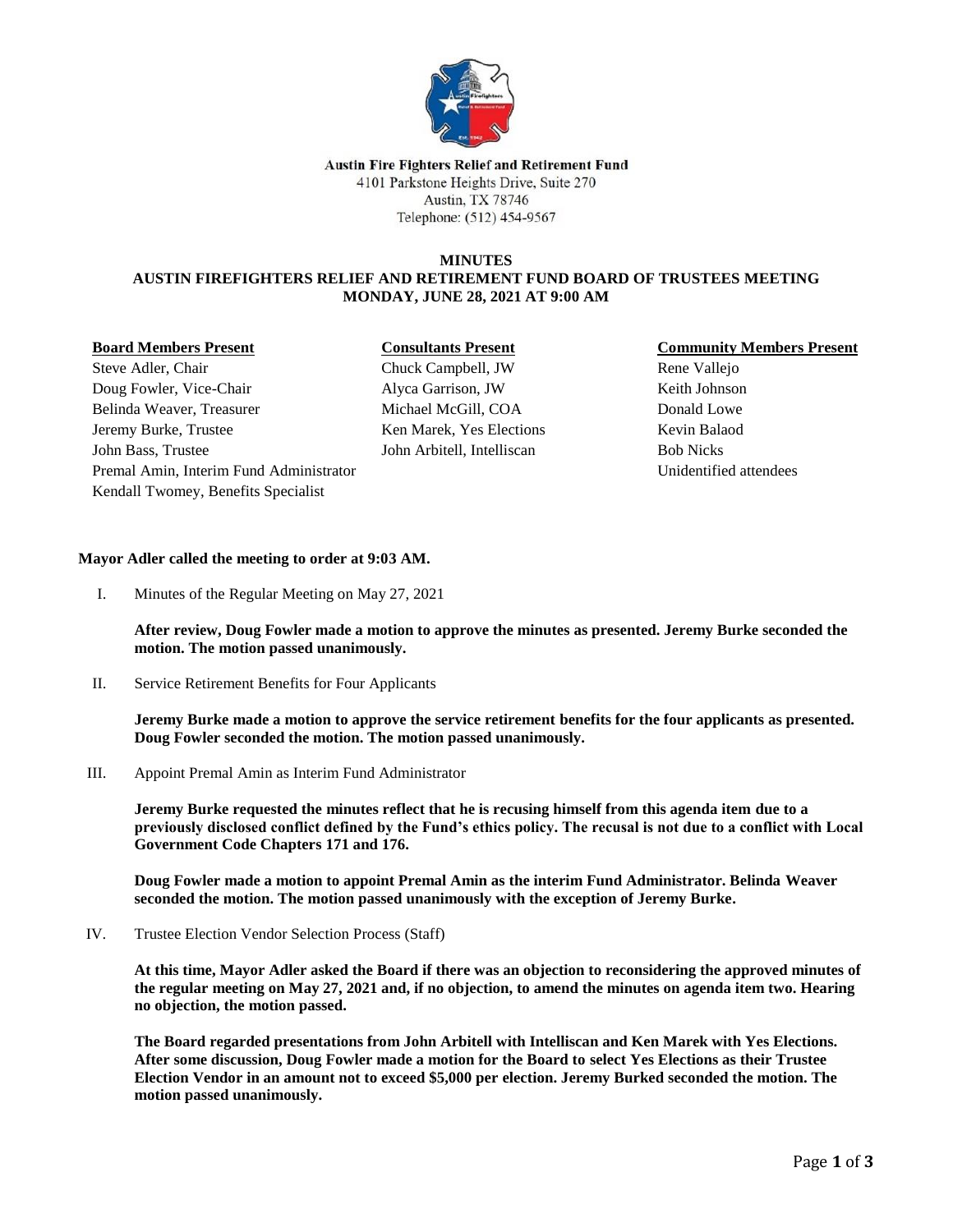- V. Consider and Approve Investment Policy Statement (Meketa) and
- VI. Consider and Approve Operating Procedures (Meketa)

**The Board tabled agenda items five to consider and approve the Investment Policy Statement and agenda item six to consider and approve the Operating Procedures to the next board meeting.** 

VII. Filling the Fund Administrator Position (Doug Fowler)

**Jeremy Burke requested the minutes reflect that he is recusing himself from this agenda item due to a previously disclosed conflict defined by the Fund's ethic's policy. The recusal is not due to a conflict with Local Government Code Chapters 171 and 176.** 

**Doug Fowler recommended the Board set up a subcommittee to pursue filling the Fund Administrator position. Doug Fowler and Belinda Weaver volunteered to serve on this subcommittee. Mayor Adler appointed Doug Fowler as chair of the subcommittee and requested they provide the Board with a recommendation as to whether a recruiting firm should be hired to fill the Fund Administrator position. No motion necessary.**

VIII. Matter Relating to Accrued Leave Payment (Belinda Weaver)

**Belinda Weaver reviewed her concerns in regards to this agenda item. Due to this agenda item requiring the Board enter closed session, Mayor Adler requested further discussion be moved to the end of the Board meeting.** 

IX. Revisions to the Fund's Personnel Policy (Chuck Campbell and Alyca Garrison)

**Chuck Campbell reviewed the changes made to the Fund's Personnel Policy to align with the Fund's Governance Policy. After some discussion, the Board requested fund staff present any future updates made by the City of Austin in regards to leave accrual. With no objection, Chuck Campbell will make appropriate changes in the Personnel Policy.** 

**Next, after further discussion, Doug Fowler proposed leaving the 240 hours for vacation leave payout but raising the accrued vacation leave cap from 400 to 600 hours. Belinda Weaver made a motion to approve the Personnel Policy. Doug Fowler seconded the motion. The Motion passed. With the changes indicated, the Board unanimously approved adopting the new Personnel Policy.** 

**Doug Fowler made a motion to give Premal Amin authority to hire a temporary employee. Jeremy Burke seconded the motion. The motion passed.** 

X. Open Meetings Guidelines and Board Meeting Location (Chuck Campbell, Alyca Garrison, and Belinda Weaver)

**Alyca Garrison reviewed the virtual meeting requirements under Texas Open Meetings Act (TOMA). Premal Amin updated the Board with next steps fund staff are taking with the Fund's IT group in order to continue virtual meetings while complying with TOMA. No motion necessary.** 

XI. Pension Software Service Provider Search (Jeremy Burke)

**Premal Amin shared fund staff's next steps in regards to finding a pension software service provider including upcoming demo meetings. The Board requested fund staff provide 2-3 service providers for discussion at the following board meeting. The Board also requested fund staff share with the Board any information the Austin Police Retirement System is willing to provide. No motion necessary.**

XII. End of the Year Budget Report (Jeremy Burke)

**Jeremy Burke discussed what he would like to see on the end of year budget. Premal Amin outlined the timeline for drafting, discussing, and approving the end of year budget, as well as, confirming the requests made by the Board. Doug Fowler requested fund staff also provide line items for future needs on the end of year budget. Premal Amin followed up by notifying the Board of plans to update the office under office maintenance. No motion necessary.**

XIII. Board Meeting Packet (Jeremy Burke)